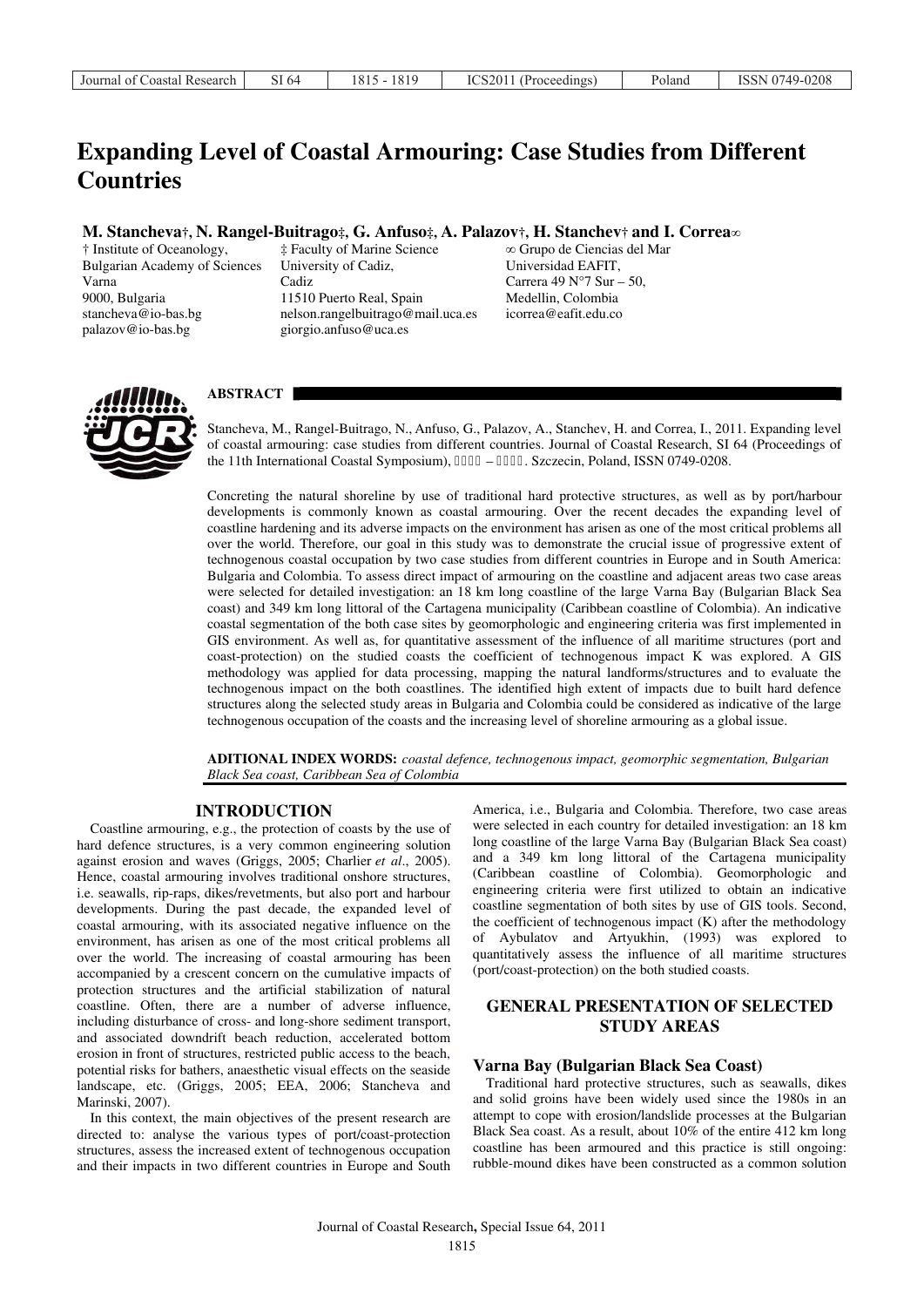

Figure 1. Locator map of Varna Bay.

heavily occupied coastline: an illustrative example is the coast of the large Varna Bay (Stancheva, 2010).

The bay of Varna is situated at the northern part of the Bulgarian Black Sea coast between cape St. Georgi on the north and cape Galata on the south (Fig. 1). The adjacent coastline is almost 18 km long, being ESE oriented and it mainly consists of sandstones, marls and clays (Peychev and Stancheva, 2009). Two wave energy fluxes with opposite directions determine the longshore sediment transport along the investigated coast (Fig. 1): the first one, named Evksinogradski, starts at cape St. Georgi and flows south-westward; the second one, named Asparuhovski, begins at cape Galata wand flows westward (Dachev and Cherneva, 1979). Both capes of St. Georgi and Galata are the zones of fluxes divergence while the western part of Varna Bay (the Asparuhovo beach) is the zone of their convergence. This way, the large sand spit, named Asparuhovska, had been developed over the Holocene at that site and thus dividing the Varna Lake from the sea (Fig. 1).

There are few sand beaches in the bay of Varna (Fig. 1): natural Evksinograd beach; Varna-groins beach (artificially created in the fields of groin system); Varna-central beach (formed in the reentrant angle between the 1 km long harbour mole and coastline); and natural Asparuhovo beach (a remaining part of the former Asparuhovska sand spit).

The biggest Bulgarian Black Sea town of Varna and famous tourist centre is located in the study area. Here, vast deals of urban/land activities, harbour infrastructures and recreational developments are concentrated. A large number of ports/harbours and coast-protection structures have been built along the coast of the bay. The placement of such structures started in 1906 with the construction of the 1 km long mole of Varna harbour and the old navigational channel in the south-western part of the studied area. In 1976 a new navigational channel was dug to serve the deeperdraft generations of vessels on their way to the port of loading, located in the lake of Varna (Fig. 1). As a consequence, the length of the large Asparuhovo beach was reduced by 800 m.

Further, installing of hard defence structures to cope with cliff retreat was in particular enlarged during the 1980s. First a 3 km long coastal dike or embankment as road connection was built. As a result the shoreline was artificially moved seaward with about 40 m and thus creating a new land territory on the former waterarea. Few years later, a number of impermeable concrete groins with T-, Y- and  $\Gamma$ -shapes and extended seaward about 100-120 m, were constructed at many sites along the coast. Then, the so called Varna-groins beach has been artificially created between compartments of the groin system by few sand nourishment projects (Fig. 1). On the other hand, since the construction of the aforementioned groin system, the Evksinogradski alongshore sediment flux has been interrupted, which in turn has stopped the sand supply to the following, e.g., in south direction, Varnacentral beach (Fig. 1). In addition, the constant dredging activities in the deep-water navigational channel are other type of negative technogenous impact on the coast of Varna Bay. Typically, such works remove the sediments because their effects are similar to sand mining (Magoon and Treadwell, 2009). Moreover, two navigational channels have "trapped" both alongshore sediment fluxes and thus caused disturbance to the natural beach recovery in the study area.

# **Cartagena Municipality (Caribbean Coastline of Colombia)**

Progressive erosion had started to affect the 1,760 km long Caribbean coastline of Colombia over the past century (Correa *et al.,* 2005). In response to this ongoing coastline retreat, since the 1970s, numerous and different protection structures have been emplaced along the coastal zone.

The Municipality of Cartagena de Indias, also known as "La Ciudad Heroica" (the Heroic city), is a large seaport at the north coast of Colombia. Founded in 1533, it was the major centre of early Spanish settlements in South America (Fig. 2). The coastal area is about 348 km long and the metropolitan area has a population of 1,240,000 inhabitants, which are particularly concentrated in the city of Cartagena (DANE, 2010). In fact the Cartagena Municipality occupies about 21% of the Caribbean



Figure 2. Locator map of Cartagena Municipality.

territory and it is the fifth largest urban area in Colombia. It represents an important centre of economic activities in the region and a popular tourist destination.

to protect the coast and public/own infrastructures (Stancheva *et al.,* 2010). Indeed, port and defence structures are not regularly constructed along the Bulgarian coast and there are parts with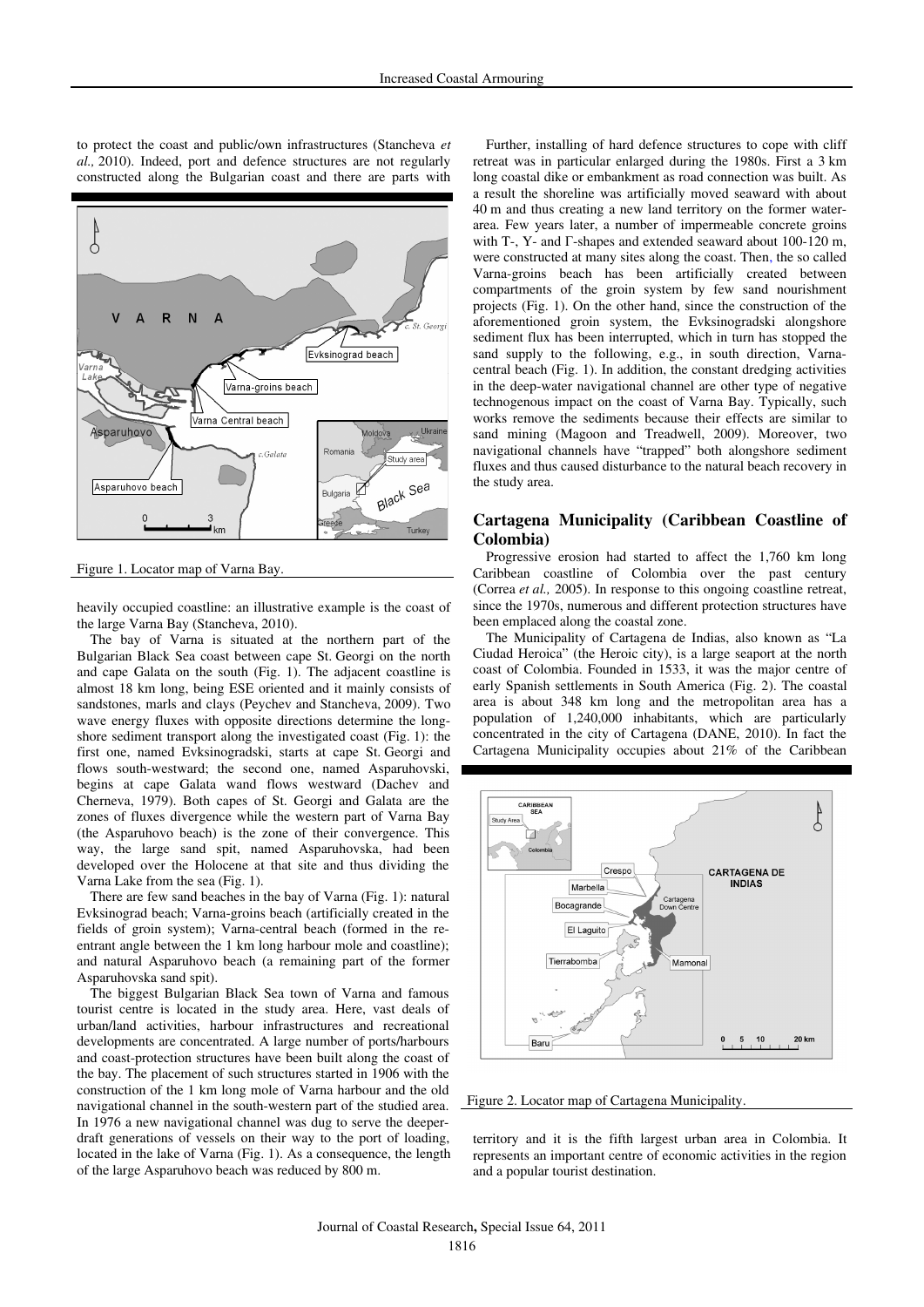Interaction among tectonic, climatic and oceanographic processes in the study area has resulted in actual coastal settings, characterized by different geomorphologic units: i) dissipative beaches and barrier islands composed by sand sediments of terrigenous and carbonate origin; ii) marine terraces and cliff sectors, formed by Tertiary sandstones; iii) coastal plains associated with fluvial-marine sedimentary processes, and iv) coastal lagoons with mangrove swamps.

Coastal morphology is characterized by a sediment deficit resulting in erosion problems. In detail, the erosion processes were caused by the construction in 1936 of the jetty of Bocas de Cenizas. This structure favoured the impounding of the Magdalena River supplies into a submarine canyon (Martinez *et al.,* 1990), located in front of Barranquilla (north of the investigated area), and works as a barrier to the natural sediment transport approaching from the northeast. A few decades ago the evident coastal erosion and the interest in preserving the historical and cultural patrimony of the study area have motivated the local decision-makers to implement different protection measures. However, these engineering works have been carried out without any specific plan and without any assessment of their potential impacts.

# **DATA AND METHODS USED**

Different sources of coastal data are used in this joint study: i) for the Varna Bay (the Bulgarian study case), data from 1:25,000 scale topographical maps, field measurements with GPS "Garmin 12" (carried out in May 2007) and satellite images (freely gained from Google Earth, http://www.digitalglobe.com/) and QuickBird satellite images (which have a resolution of 0.75 m);

ii) for the Municipality of Cartagena (the Colombian study case) data from satellite images (DigitalGlobe map), Base Map cartography (from Agustín Codazzi Geographic Institute –IGAC-Colombia, at 1:25,000 scale), and field observations.

Geographic Information System (GIS) methods have been applied for data processing and mapping the coastlines, and to assess the technogenous impacts. For the case of the Varna Bay, all estimations and analysis were implemented in metric Projected Coordinate System WGS\_1984\_UTM ZONE\_35N. For the case of the Cartagena Municipality, the Ground Control Points (GCPs) for document registration have been obtained from the georeferenced 2010 satellite image and all the information was presented in Projected Coordinate System UTM\_Zone18.

Mapping or indicating the main geomorphic landform types (beaches/dunes and cliffs) and human modifications of the coastline (port and coast-protection structures) is a key part of identifying those areas which are more sensitive to various coastal risks. Such indicative typology or segmentation would help to highlight the state of the coastline and to form the primary base for vulnerability assessment, very useful in any coastal decisionmaking process (Anfuso and Martinez del Pozo, 2005; Sharples, 2006). Various types of segments indicated along the coastlines of both case areas were then combined in two major groups using geomorphologic and engineering approaches:

i) Landform coastal segments, presented by natural or artificial sand beaches and erosion cliffs;

ii) Technogenous coastal segments, presented by port/coastprotection structures and navigational channels.

All natural landforms and port or coast-protective structures were mapped as line segments, as the waterward perimeter of the cross-shore structures (such as groins, port/harbour moles, etc.) was also mapped as linear features.

For quantitative assessment of human impacts on the studied coastal areas, the so called coefficient of technogenous impact K was used (Aybulatov and Artyukhin, 1993):

$$
K = l/L \tag{1}
$$

where *l* is the total length of all maritime structures (groins, moles, seawalls, dikes, channels and permeable bridges) and *L* is the entire length of the study coastal section. According to this methodology the extent of technogenous impact could be then classified as *minimal* at K=0.0001-0.1; *average* when K=0.11-0.5; *maximal* at  $K=0.51-1.0$  and *extreme*, when  $K > 1.0$ .

# **RESULTS AND DISCUSSION**

#### **The Case of Varna Bay**

A tremendous construction of hard stabilisation structures, mostly dikes and solid impermeable groins, has been implemented over the last few decades at the coast of Varna Bay. On the base of 2007 data from satellite images and GPS field survey, an indicative GIS-based segmentation of the studied coastline was produced (Fig. 3).

A number of 53 various types of segments (landforms and technogenous objects) comprising a total length of 24,57 km, were identified along the studied coastline. This total length of landform segments and technogenous segments exceeds the entire coastal length (18 km) between the capes of St. Georgi and Galata due to the included waterward parts of all ports and cross-shore defence structures. Coastal landforms, such as cliffs and natural or artificial beaches account a number of 18 individual segments with total length of 8,895 km. On the other hand, a number of 35



Figure 3. Coastline segmentation of Varna Bay.

technogenous segments (both port and coast-protection structures) with total length of 15,676 km were indicated along the coast of Varna Bay. These ones include both cross- and long-shore structures: two harbour moles, two navigational channels, eighteen impermeable solid groins, two large coastal dikes, a few embankments, seawalls and permeable bridges.

The results show that the eroding cliffs comprise a length of 2.9 km, and both natural and artificial sand beaches have a length of 6.0 km. At the same time the total length of armoured coastline (including only dikes, seawalls, revetments, etc. and harbour onshore developments) is almost 10 km. There are some sites with beaches and structures serving as their backshore borders, such as Varna-groins beach. In detail, there are: one 3 km coastal dike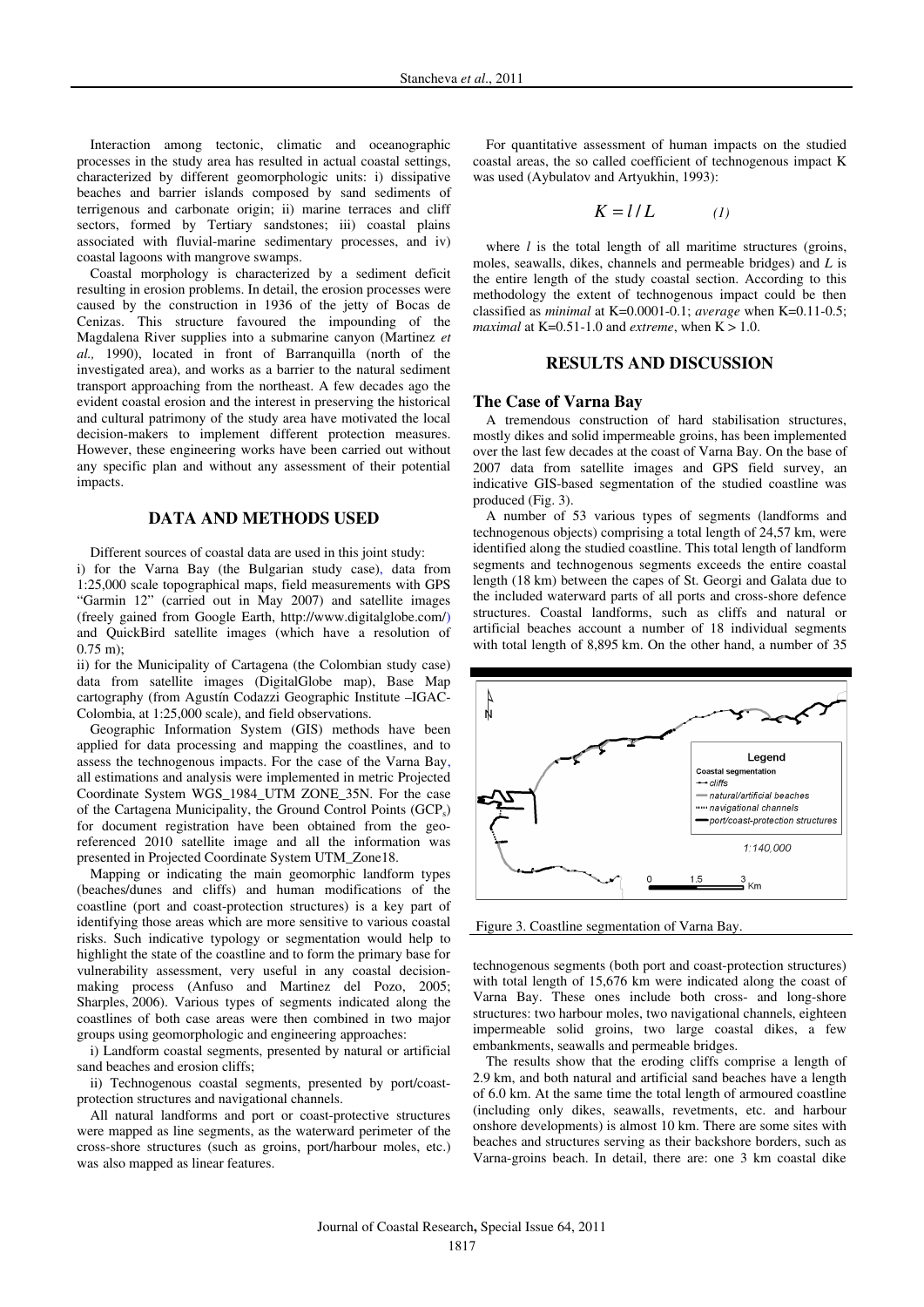which works as a road connection, and a system of three solid groins and artificial beaches created between their fields. At the end, it was found that 56 % of the entire 18 km long coast of Varna Bay have already been armoured by concreting the natural shoreline.

The coefficient of technogenous impact K for this study area was estimated as a ratio between the total length of all port/coastprotection structures and the entire length of the coastal section: K  $=15,676$  km / 17,880 km = 0.88. This value defines the extent of technogenous influence as maximal and this section as one of the most affected and occupied by human structures along the Bulgarian Black Sea coast. Indeed, the needs to protect the coast at most erosion-prone areas have in particular been proclaimed by the increasing inhabitants in coastal zone and the needs arisen then to save their properties. In fact, such high extent of heavily developed and armoured coastline corresponds to the high number of population in the study area. As the area is an important community centre and attractive tourist destination, the number of local residents/tourists has increased by 318 % over the 1934-2001 period (Palazov and Stanchev, 2006). As a result, at present the Varna Bay is one of the most populous sites along the Bulgarian coast. This habitation growth had also significant impact on the coastline morphology because the higher population concentration required a larger number of protection measures to be implemented for reducing coastal hazards. The applied defence methods, i.e. the building the long dike and solid groins had locally stopped the erosion only at the very place of structures emplacement. In fact, after installing the 3 km coastal dike the active cliff retreat was halted, but the sediment supply incoming from the land was impeded. This in turn has disturbed the sand delivery to the adjacent beaches around the study coast.

Instead of soft protection alternatives, the construction of hard stabilisation structures, such as groins, dikes and seawalls, have been assumed as a common solution to prevent the Bulgarian Black Sea coastline. Although numerous defence measures taken along the coast, the progress of adverse erosion processes show that the problems related to them have not been solved yet (Stancheva and Marinski, 2007). At present, there are many cases of usefulness and ad-hoc structures along the coast, which are partially broken or being in disrepair state. Their effects are now resulting in downdrift erosion, reduction of sandy beaches and degradation of natural resources.

## **The Case of Cartagena de Indias Municipality**

Hard coast-protection structures, in particular groins and breakwaters of calcareous blocks, have been built over the past 50 years at the Cartagena de Indias coastline. Since the study area is very large, a more detailed segmentation of one smaller section of the Cartagena down centre is demonstrated as an example in Figure 4.

Along the coastline of the whole study area, the landforms and technogenous segments present a total length of 349 km. By one hand, landforms, i.e., cliffs and natural and artificial beaches, comprise a total length of 251,27 km. On the other hand, the technogenous segments (both port and coast-protection structures) present a total length of 102,17 km.

In detail, a total amount of 276 (both cross- and long shore) structures with a length of 39.8 km was observed at the 349 km long investigated coast. Most common human structures are harbours and ports, which have a total length of 19,5 km or they constitute 44% of the total length of all structures. Within the Cartagena Bay, human constructions include also industrial developments (oil refineries at Mamonal), commercial activities (Bosque), military uses (Manzanillo) and tourist activities (Manga, Pegasos, Bocagrande and El Laguito). One hundred groins, with a total length of about 4 km, were observed between Castillogrande and Crespo. They were emplaced in the 1970s to control coastal erosion along most important sandy beaches, such as El Laguito, Bocagrande, Las Tenazas and Marbella (Fig. 4).

As major reasons for rising beach erosion could be considered the decrease of sediment input from the rivers solid discharge and sediment impounding in the northern area due to natural processes (Correa, 1990). In fact, the construction of the first few groins had not mitigated the negative effects of severe erosion at this section. Conversely, over the time they have produced downdrift erosion



Figure 4. Coastline segmentation of Cartagena Municipality.

and new structures have been continuously constructed downdrift. These groins are impermeable and made of blocks of calcareous rocks obtained from Tertiary rocks extracted in near quarries, with an average cost of 20  $\epsilon/m^3$ . Presently, the groins have locally stopped erosion creating a swash aligned coastline with a typical "zig-zag" shape.

A number of twenty-two breakwaters, with a total length of 1.7 km, were observed in the study area. They have been constructed with blocks of calcareous rocks and have been used to protect and enlarge the urban beaches between Crespo and Bocagrande (Fig. 4). By contrast with ineffective groins structures, these breakwaters have properly functioned and have enlarged backing beaches by creating well formed "tombolos", with occurrence of slight erosion problems downdrift. Only one jetty is observed at the mouth of a coastal lagoon (Cienaga de la Virgen) which was artificially connected to the sea fifteen years ago to solve euthrophization processes. Few promenades, three historical fortifications, with total length of 0.9 km, and thirty-nine seawalls, with total length of 9.5 km, were constructed along the coast of Manga Island and the historical town of Cartagena. More recent developments, i.e. promenades, have been built in Manga and Bocagrande during the past two decades. Modern seawalls have been constructed to protect the urban areas from severe storms and floods coinciding with unusual high tide conditions annually recorded in September and October. A long fence was built at Crespo to stop landward sand migration which affects vehicle circulation in a backing avenue. Last, two shrimp pools were observed in the southern part of the area.

For the Cartagena de Indias Municipality, K value of 0.11 was obtained considering the total length of human structures of 39.8 km, corresponding to 276 structures, and the coastline length (349 km). After the applied classification, the extent of